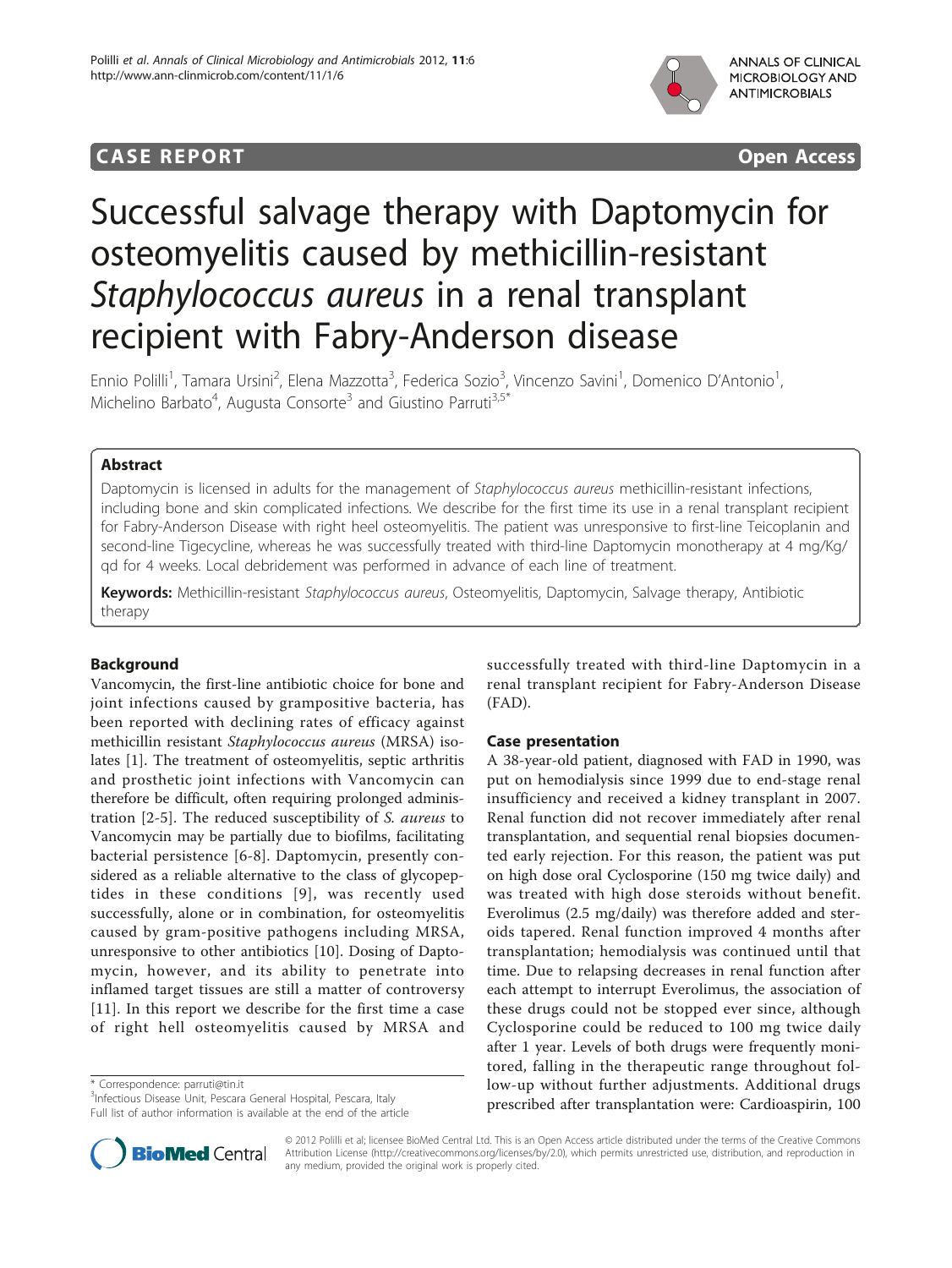mg/daily; Allopurinol 100 mg/daily; Carvedilol 25 mg/ daily, Furosemide 25 mg/daily, Replagal<sup>®</sup> (Agalsidase  $\alpha$ ) 3 times/weekly until hospitalization. During hemodialysis, he suffered several traumatic and ischemic bone lesions; a Dual-energy X-ray absorptiometry (DEXA) scan, performed in 2006, revealed diffuse osteopenia, in spite of intact parathyroid glands and normal parallel parathormone levels.

In March, 2008, the patient was assisted in our ward due to a large pulmonary infiltrate and treated with i.v. Amoxicillin/Clavulanate and Fluconazole. The next month he was hospitalized in the orthopedic ward of Ortona Hospital (Chieti, Italy) because of an ulcerative lesion at his right heel with redness, swelling and the presence of necrotic tissue (Figure 1a). He was apyretic, with normal white and red cell counts and near-normal renal function tests, the estimated glomerular filtration rate ranging between 56 and 83 mL/min/1.73 m<sup>2</sup> during hospitalization, as calculated using the CKD-EPI formula. Standard Rx scans of his right foot documented a detachment of a wide fragment of his cortical spongiosa in the lateral malleolus (Figure 1b). Cultural examination of wound essudates did not yield any isolate. The patient underwent extensive debridement of necrotic tissues and was put on hyperbaric oxygen therapy and Teicoplanin 200 mg i.v. for 4 weeks, without benefit. The dose of Teicoplanin was decided by the assisting orthopedists at that time, the fear of renal overload causing

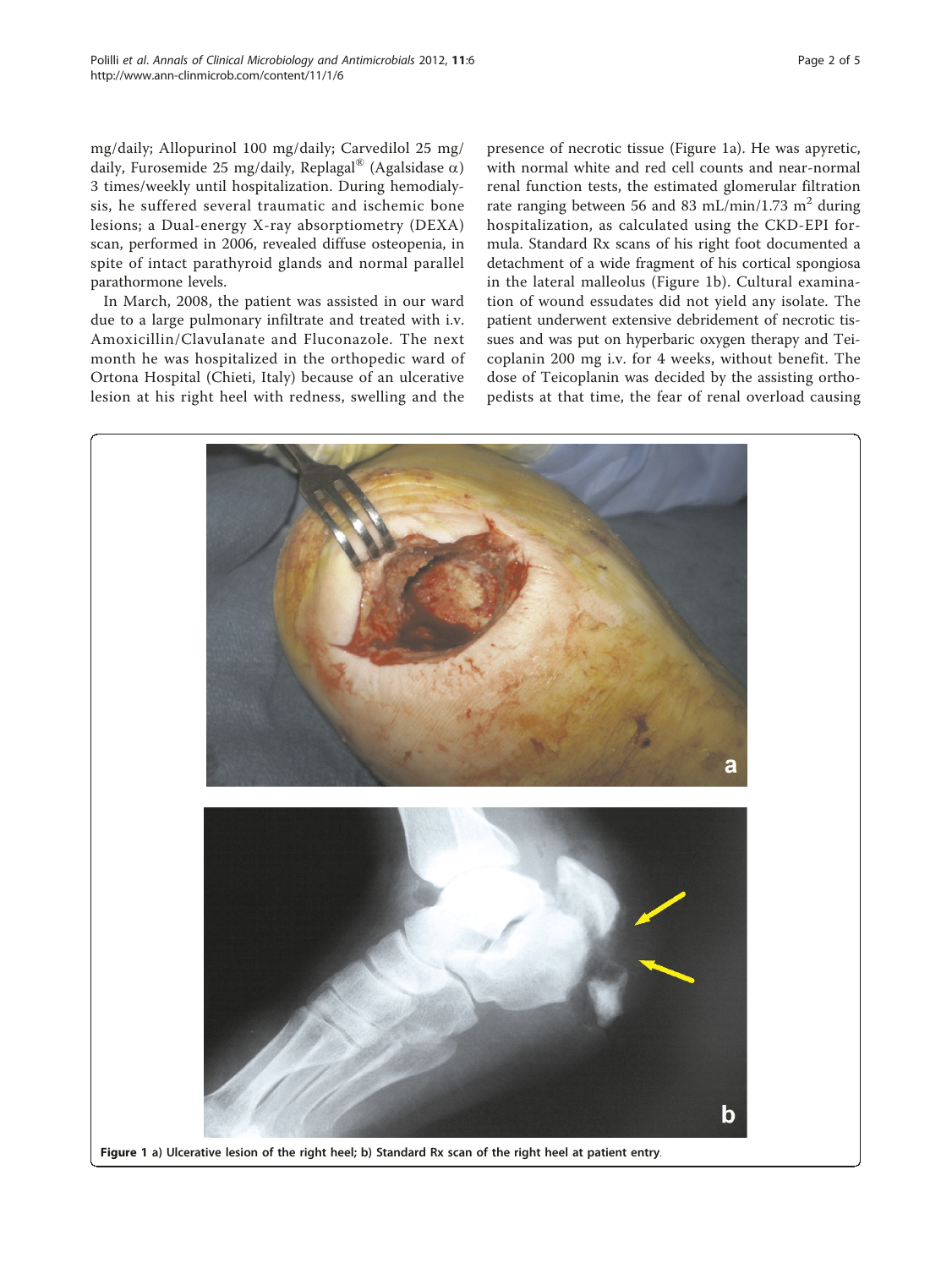patent underdosing. In July, 2008, the patient was again evaluated in the Infectious Disease Unit of Pescara General Hospital for persistent fever and localized pain. Inflammation indexes were remarkably altered. A second debridement procedure was requested; cultures of debris grew several Streptococcus agalactiae isolates. To avoid renal overload, treatment with i.v. Tigecycline, 50 mg daily twice daily, together with Metronidazole, 500 mg three times daily, was prescribed. The patient was still assisted at the orthopedic ward of Ortona Hospital after consultation; a double daily access was arranged for him as outpatient, and the prescription of Metronidazole reduced to 500 mg twice daily. A slight local improvement was noted, but relapsing fever ensued after 30 days of treatment. ESR rose to 112 mm, CRP to 85 mg/L. A focused CT scan of his right heel confirmed the presence of a fracture of his right calcaneus with fragmentation and irregular thickening of fracture edges, tarsal bone loss, gaseous components in neighboring soft tissues, abnormal spacing between calcaneus and cuboid. A few days later, the patient underwent a third debridement procedure. Culture specimens grew MRSA isolates, sensitive to Vancomycin (MIC =  $0.5 \text{ mg/L}$ ) and Daptomycin. Based on these findings, i.v. Daptomycin (4 mg/kg daily) was started, and administered for 4 weeks. CRP levels had dropped to 56 mg/L at this time. CPK levels during treatment were frequently monitored and found unmodified. At the end of treatment, deep palpation of the lesion did not cause pain; accompanying skin lesions had resolved; liver and renal function tests were normal, ESR was 50 mm and CRP 6,5 mg/L. Standard Rx scans and focused control tomography of the heel documented a reduction of bone resorption at affected segments, indicating effective control of osteomyelitis (Figure [2](#page-3-0)). The patient was discharged, and antibiotic therapy was continued at home with oral Trimetoprim/ Sulfamethoxazole (1 double strength tablet twice daily) and Doxycycline (100 mg twice daily) for 4 additional weeks, with frequent monitoring of hematological parameters, immunosuppressant drugs and renal function tests. No signs of toxicity were noted; the estimated value of GFR ranged between 63 and 85 mL using the CKD-EPI formula. At the end of treatment, the patient could walk with the support of crutches. In February, 2009, a complete normalization of inflammation indices was documented.

## **Discussion**

Bone and joint discomfort is a common problem after transplantation. It is now well known that skeletal abnormalities, especially osteopenia with subsequent fractures, may develop following kidney transplantation [[12,13](#page-4-0)], osteomyelitis being one of the complications of fractures [[14\]](#page-4-0). The complex impairment of bone

metabolism due to FAD and long lasting hemodialysis in our patient may well have played a role in generating his recalcitrant infection [[15](#page-4-0)]. At our best knowledge, here we report for the first time that Daptomycin in monotherapy at low dose (4 mg/Kg/daily) was safe and efficacious as a third line treatment for MRSA osteomyelitis of the heel in a renal transplant recipient on long-term immune suppression with Cyclosporine and Everolimus. Appropriate debridement of the lesion was performed in this patient before each of his treatment lines. No isolate was generated after the first procedure, and Staphylococcus osteomyelitis was postulated as a complication of his previous pneumonia. Vancomycin sensitivity of *S. aureus* was preserved until recently [\[16](#page-4-0)]; Vancomycin, however, has poor bone penetration and was unable to sterilize bone infections in animal models [[17](#page-4-0),[18](#page-4-0)]. In spite of recent reports on its efficacy in human osteomyelitis at higher doses, the use of Vancomycin in our transplanted patient with ensuing full dose immunosuppressants was worrisome in the absence of a microbiological isolate, as the high recommended trough levels for Vancomycin (15-20 mg/L) in osteomyelitis might indeed have harmed the renal graft [[19\]](#page-4-0). Low dose Teicoplanin was then preferred. Tigecycline plus Metronidazole were chosen after the second debridement because of the isolates of Streptococcus agalactiae obtained at that time. The etiologic role of these bacteria, however, may be questioned also in view of treatment failure. MRSA infection was finally documented by specimens cultured at the third debridement procedure. Monotherapy with Daptomycin for the following 4 weeks, at the cautious dose of 4 mg/Kg/daily, was preferred to Vancomycin. Long term administration of Linezolid, which tested equally effective and could have been given on an outpatient basis as oral therapy, was reckoned as potentially associated with worrisome side effects in this patient; furthermore, it is not permitted for treatment over 21 days [[20\]](#page-4-0). Daptomycin is presently considered as an attractive alternative to glycopeptides in these cases, because of its ability to penetrate into inflamed subcutaneous adipose tissue and bones; in our patient it induced a rapid bone and wound recovery, with reversal of inflammation indexes [\[11\]](#page-4-0). The potency of Daptomycin has been demonstrated against a wide range of aerobic and anaerobic Gram-positive bacteria, including MRSA, glycopeptide-intermediate S. aureus, methicillin-resistant Coagulase-negative Staphylococci, and Vancomycinresistant Enterococcus (VRE) in bacteremias and endocarditis [[21,22](#page-4-0)], skin and skin structure infection [[23](#page-4-0)] and bone infections [[10\]](#page-4-0). Daptomycin is safe with any state of renal function and dosing guidelines are available for hemodialysis patients [[24\]](#page-4-0) as well as for ICU patients with acute renal failure [[25](#page-4-0)]. The characteristics and outcomes of patients with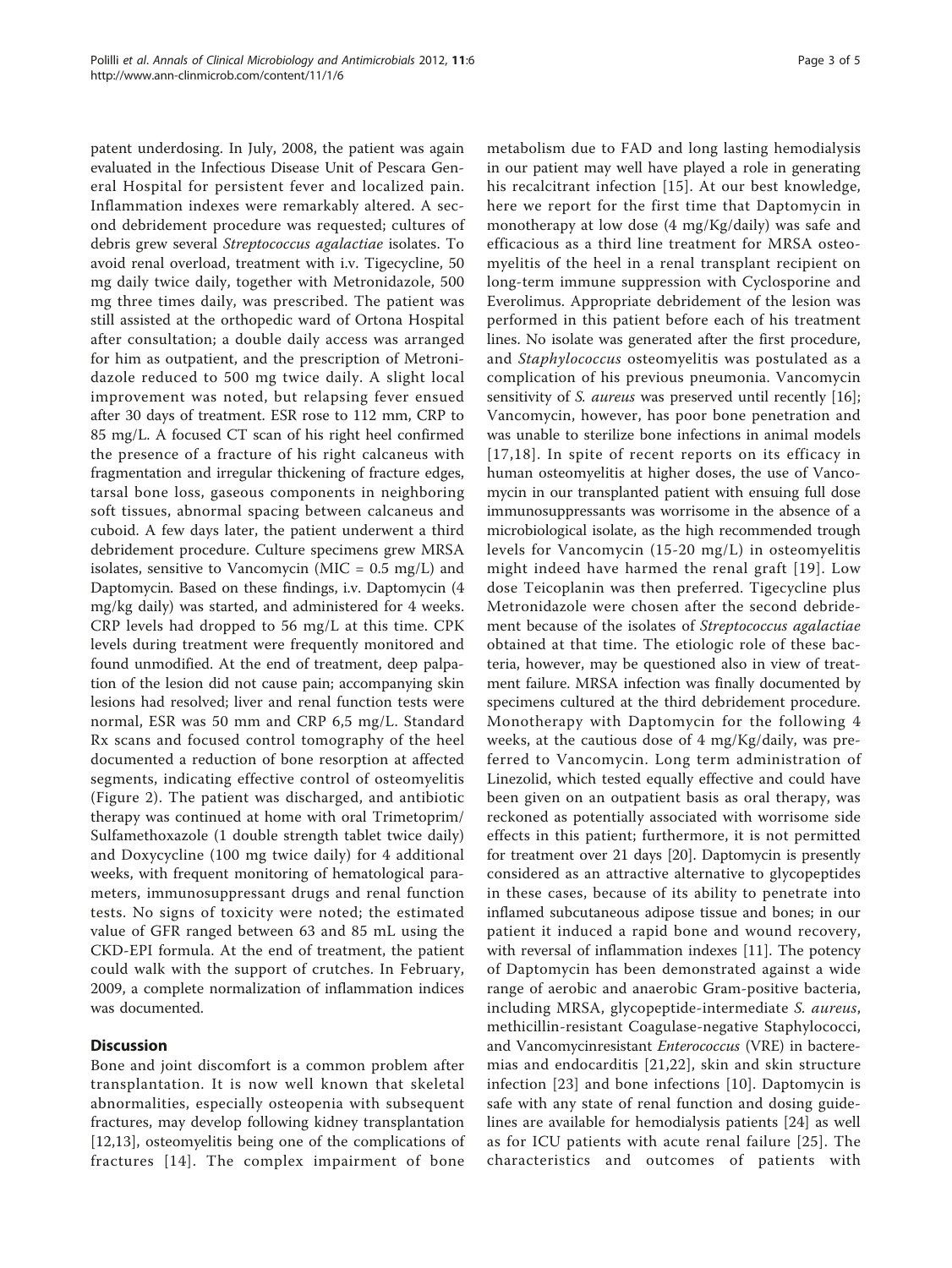osteomyelitis who were treated with Daptomycin at doses ranging between 3.2 and 7.5 mg/Kg/daily (median initial dose 5.6 mg/kg) were retrospectively evaluated in the CORE 2004 database. Among clinically evaluable patients with osteomyelitis, 63% were cured. In 48% of them, Daptomycin was given concurrently with other antimicrobial agents; MRSA accounted for 45% of the identified pathogens. In another series, a 94% success rate was observed in patients treated with Daptomycin alone [[26\]](#page-4-0). Although renal transplant recipients are most intensely immunosuppressed early in the posttransplantation period, immunosuppressive therapy could not be tapered in our patient over the past 3 years and during treatment. Therefore, the efficacy of Daptomycin, in conjunction with the repeated local debridement, may have played a major role.

#### Conclusions

Our experience adds to the large body of evidence that Daptomycin is effective and does not carry a relevant risk of renal damage in fragile patients as those with impaired renal function, renal transplant recipients or patients on nephrotoxic drugs. It could be effectively and safely used for MRSA osteomyelitis in a renal transplant recipient with recovered renal function. Higher dosing at 6 to 8 mg/kg/daily should be cautiously tested in the event of life-threatening infections, with tight monitoring of ensuing nephrotoxicity due to immunosuppressive agents [\[27,28](#page-4-0)].

### Consent

Written informed consent was obtained from the patient for publication of this Case report and any

<span id="page-3-0"></span>